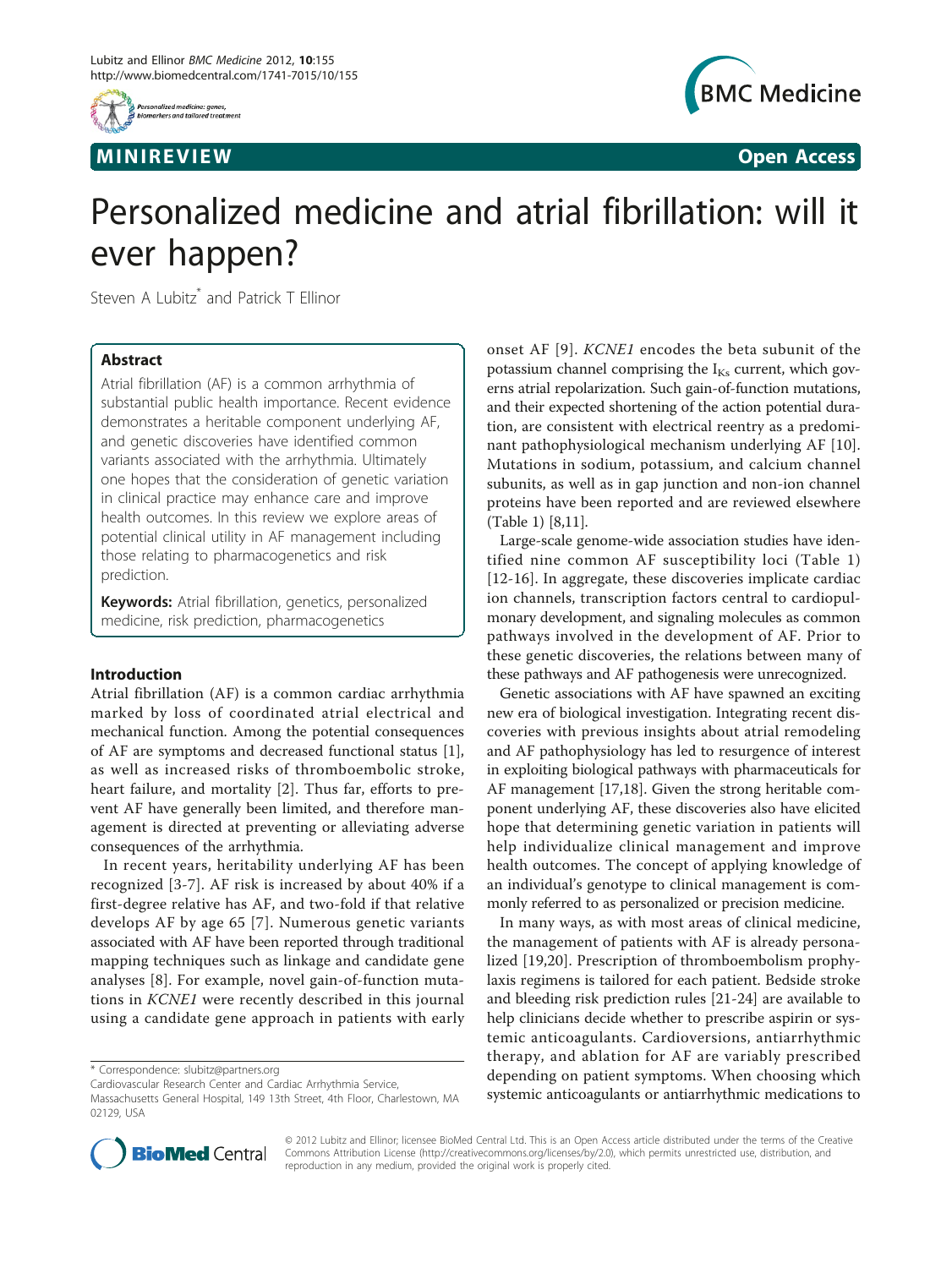|                     | AF susceptibility genes                                                                                           |               | AF susceptibility loci                                         |                     |             |  |
|---------------------|-------------------------------------------------------------------------------------------------------------------|---------------|----------------------------------------------------------------|---------------------|-------------|--|
| Gene                | Mechanism                                                                                                         | Ref.          | Chromosomal locus                                              | Candidate gene      | Ref.        |  |
| Potassium channel   |                                                                                                                   |               | Large-scale candidate gene or genome-wide<br>association study |                     |             |  |
| KCNQ1               | Enhanced repolarization (increased $I_{Ks}$ )                                                                     | $[61-65]$     | 1q21                                                           | II 6R               | [66]        |  |
| <b>KCNE1</b>        | Enhanced repolarization (increased $I_{Ks}$ )                                                                     | $[9,67-69]$   | 1q21                                                           | KCNN3               | [15, 16]    |  |
| KCNE2               | Enhanced repolarization (increased $I_{Ks}$ )                                                                     | $[70]$        | 1q24                                                           | PRRX1               | $[16]$      |  |
| KCNE5               | Enhanced repolarization (increased $I_{Ks}$ )                                                                     | $[71]$        | 4q25                                                           | PITX2               | $[12 - 16]$ |  |
| KCNH <sub>2</sub>   | Enhanced repolarization (increased $I_{\kappa r}$ )                                                               | [72, 73]      | 7q31                                                           | CAV1                | [16]        |  |
| KCNJ2               | Enhanced repolarization (increased $I_{K1}$ )                                                                     | $[74]$        | 9q22                                                           | C <sub>9</sub> orf3 | $[16]$      |  |
| KCNA5               | Delayed repolarization and afterdepolarizations (decreased $I_{K_{\text{tr}}}$ )                                  | $[75]$        | 10q22                                                          | SYNPO2L/MYOZ1       | $[16]$      |  |
| Sodium channel      |                                                                                                                   |               | 14q23                                                          | SYNE2               | $[16]$      |  |
| SCN5A               | Hyperpolarizing shift in inactivation (loss-of-function)/depolarizing shift<br>in inactivation (gain-of-function) | $[76-81]$     | 15q24                                                          | HCN4                | $[16]$      |  |
| SCN1B               | Decreased I <sub>Na</sub> current and altered channel gating                                                      | [82]          | 16q22                                                          | ZFHX3               | $[16]$      |  |
| SCN <sub>2</sub> B  | Decreased $I_{Na}$ current and altered channel gating                                                             | $[82]$        | Familial loci without known gene                               |                     |             |  |
| Ion channel-related |                                                                                                                   |               | 6q14-q16                                                       |                     | $[83]$      |  |
| GJA5                | Impaired cellular transport and intercellular electrical coupling,<br>increased dispersion of refractoriness      | $[84 - 87]$   | $10p11-q21$                                                    |                     | [88]        |  |
| ANK <sub>2</sub>    | Loss-of-function reduces expression and membrane targeting of $Cav1.3$<br>(decreased $ _{CaI}$ )                  | [89,90]       | 10q22-q24                                                      |                     | $[91]$      |  |
| Non-ion channel     |                                                                                                                   |               |                                                                |                     |             |  |
| LMNA                | Disruption of nuclear function or altered interaction with cytoplasmic<br>proteins                                | $[92 - 95]$   |                                                                |                     |             |  |
| <b>NUP155</b>       | Reduced nuclear membrane permeability, enhanced repolarization                                                    | [96, 97]      |                                                                |                     |             |  |
| AGT                 | Unknown                                                                                                           | [98, 99]      |                                                                |                     |             |  |
| <b>ACE</b>          | Insertion/deletion, unknown mechanism                                                                             | $[100 - 102]$ |                                                                |                     |             |  |
| <b>NPPA</b>         | Mutant peptide, enhanced repolarization                                                                           | [103]         |                                                                |                     |             |  |

<span id="page-1-0"></span>

|  |  |  |  | Table 1 Atrial fibrillation (AF) susceptibility genes and loci |  |  |  |
|--|--|--|--|----------------------------------------------------------------|--|--|--|
|--|--|--|--|----------------------------------------------------------------|--|--|--|

AF susceptibility genes were based on prior linkage mapping or candidate gene sequencing efforts. AF susceptibility loci were based on candidate gene chip or genome-wide association studies.

prescribe, clinicians consider comorbidities, drug efficacy, adverse effects, contraindications, pharmacologic interactions, and cost. Ablation procedures for patients with persistent AF are more extensive than for those with paroxysmal AF [\[25](#page-5-0)].

Despite the personalized nature of AF management, care of patients with AF is challenging owing to the complexity of the arrhythmia. Patient management is limited by unpredictable recurrence and progression of AF, differing susceptibilities to stroke and heart failure, and variable treatment responses. These challenges are opportunities for diagnostic and therapeutic innovation, and represent areas where genetic medicine might facilitate clinical management. Two promising areas for the near-term application of genetic information in AF include pharmacological management and risk prediction (Table [2](#page-2-0)).

# Potential areas for clinical application of genetic information

## Pharmacogenetics

Many medications used for AF treatment have narrow therapeutic margins. Antiarrhythmic efficacy is only about 50% at 12 months [[26](#page-5-0)], and prohibitive adverse effects such as proarrhythmia or other reactions may occur [\[27,28](#page-5-0)]. Thromboembolism prophylaxis with warfarin is limited by increased risks of disabling stroke among subtherapeutic patients, and bleeding among those with supratherapeutic doses [[29](#page-5-0)].

Can the effectiveness and safety of pharmacologic agents used in AF be improved by utilizing genetic information? Pharmacogenetics refers to how genetic variation accounts for differences in drug responses among individuals. Measurable differences in pharmacodynamics (that is, the interaction of drugs with their target molecules) and pharmacokinetics (that is, properties relating to drug uptake, distribution, duration of effect, metabolism, excretion, and so on) are likely to be associated with genetic variation. In a recent proof-of-concept paper, whole genome sequencing in a single individual identified over 60 previously reported pharmacogenetic variants affecting drug response [[30](#page-5-0)].

A high-profile example of a pharmacogenetic effect relevant to AF management relates to warfarin. Warfarin dose requirements have been linked to variation in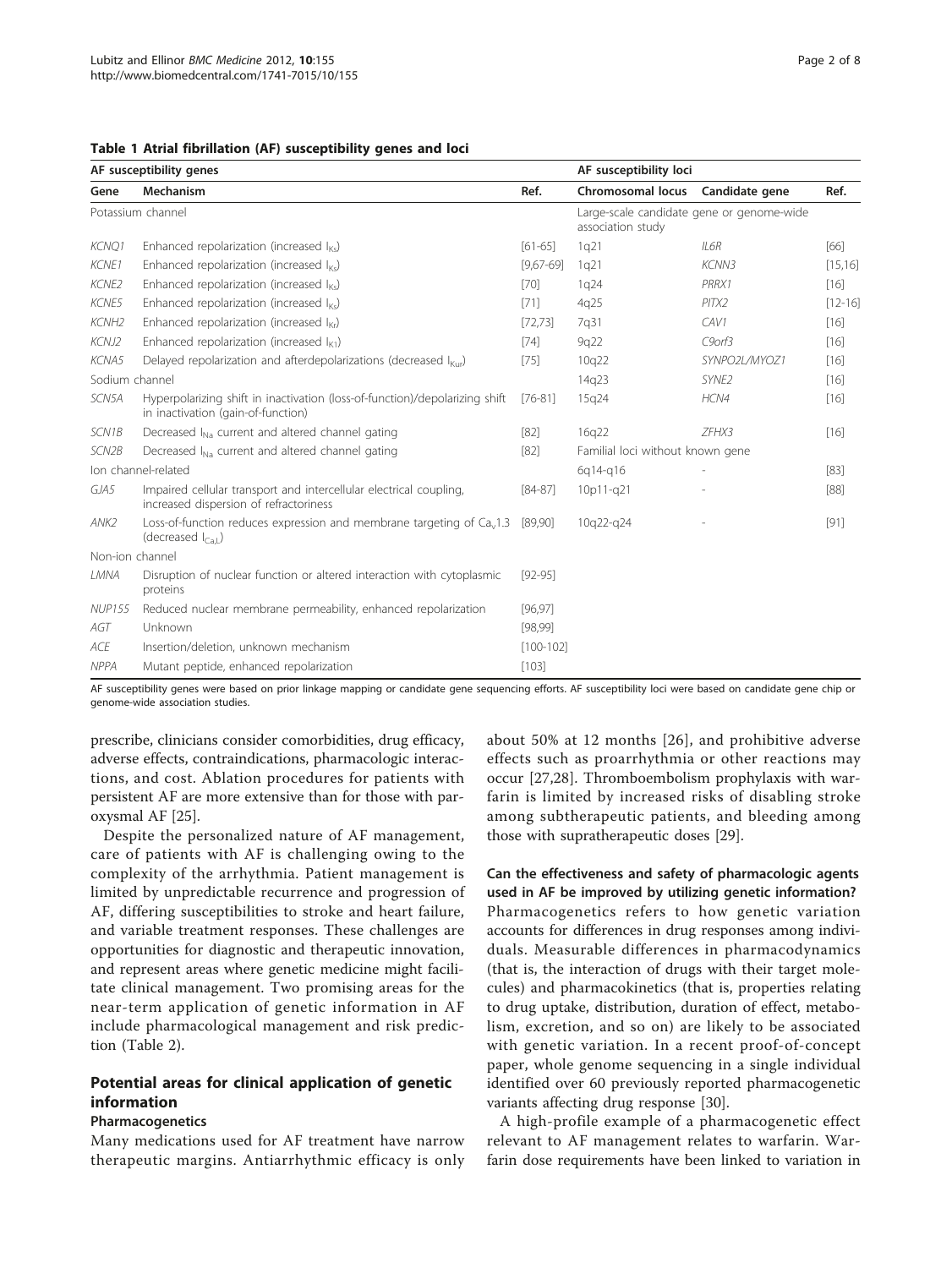| Area                      | Example                                                                                 | <b>Potential utility</b>                         | <b>Limitations</b>                                                              |
|---------------------------|-----------------------------------------------------------------------------------------|--------------------------------------------------|---------------------------------------------------------------------------------|
| <b>Risk</b><br>prediction | Predict new-onset AF or AF-related morbidity (stroke,<br>heart failure, mortality risk) | Benchmark for clinical trial<br>development      | Absence of known preventive strategies for AF                                   |
|                           |                                                                                         | Facilitate AF and clinical<br>outcome prevention | Cohorts for genetic risk score derivation<br>predominantly of European ancestry |
|                           |                                                                                         |                                                  | Small relative risks of discovered variants                                     |
|                           |                                                                                         |                                                  | Complexity of incorporation into clinical<br>practice                           |
|                           |                                                                                         |                                                  | Cost                                                                            |
|                           |                                                                                         |                                                  | Untested                                                                        |
|                           | Predict AF progression                                                                  | Early antiarrhythmic or<br>ablation intervention | Unclear relations between AF progression and<br>morbidity and mortality         |
|                           |                                                                                         |                                                  | Untested                                                                        |
| Patient<br>management     | Pharmacogenetics                                                                        | Maximize efficacy, minimize<br>adverse effects   | Development of novel agents with wide<br>therapeutic margins                    |
|                           |                                                                                         | Thromboembolism<br>prophylaxis                   | Ablation and mechanical interventions as<br>alternatives                        |
|                           |                                                                                         | Antiarrhythmic therapy                           | Complexity of incorporation into clinical<br>practice                           |
|                           |                                                                                         |                                                  | Cost                                                                            |
|                           |                                                                                         |                                                  | Untested                                                                        |

<span id="page-2-0"></span>Table 2 Potential areas for clinical application of genetic discoveries in atrial fibrillation (AF) management

CYP2C9 [\[31\]](#page-5-0) and VKORC1 [[32](#page-5-0)], genes encoding products involved in warfarin pharmacokinetics and pharmacodynamics, respectively. Dosing algorithms that include genetic variation in these genes explain a striking one-third to one-half of the variability in warfarin dose requirements [\[33\]](#page-5-0). Accounting for variants in these genes may be particularly beneficial (1) during initiation of warfarin therapy when complications relating to excessive or underdosing are particularly prevalent, and (2) for identifying individuals with unexpectedly high or low therapeutic dose requirements [[34\]](#page-5-0) who may therefore be at elevated risk for thromboembolism or bleeding, respectively. The US Food and Drug Administration has advised physicians that genetic testing may improve initial dosing estimates among patients taking warfarin [[35\]](#page-5-0) and dosing prediction algorithms are available.

Nevertheless, routine warfarin testing has not been widely adopted for several reasons. Novel anticoagulants [[36\]](#page-5-0) and procedures [[37](#page-5-0)] are emerging as potential alternatives to warfarin, rigorous surveillance may improve time spent in the therapeutic range thereby improving safety and efficacy [[38](#page-5-0)], and logistical considerations such as costs and genetic literacy pose challenges to the adoption of genetic testing. Currently, the safety and efficacy of genotype-guided warfarin dosing is being compared to routine dosing in the ongoing Clarification of Optimal Warfarin Dosing through Genetics (COAG) trial (clinicaltrials.gov identifier NCT00839657).

Regardless of the outcome of this trial, the striking associations between genetic variants and warfarin doses have revealed the clinical potential for pharmacogenetics. Emerging reports demonstrate other associations between genetic variants and drug response. Genetic variation has been reported to associate with response to  $\beta$ -adrenergic antagonism in patients with AF [[39\]](#page-5-0), and genetic variation associates with drug-induced torsade de pointes [[40,41\]](#page-5-0). Given the heterogeneity in the molecular mechanisms underlying AF [[42\]](#page-5-0), as well as variability in medication efficacy and adverse effects, there may be a practical role for pharmacogenetics in the management of patients with this arrhythmia. It is worth noting that genetic variation has also been reported to associate with AF recurrence after catheter ablation [\[43](#page-5-0)]; however, the role of genetic testing for a procedure in which success is dependent on many technical factors remains undefined.

The next steps for assessing the clinical utility of pharmacogenetics will involve performing systematic phenotyping, genotyping, and association testing of established and novel pharmacological agents used for AF management. Candidate genes that ought to be prioritized for screening include those encoding products involved in drug uptake or metabolism, and those encoding drug targets.

### Risk prediction

Risk prediction encompasses estimation of AF probability and prediction of AF-related complications such as stroke, heart failure, and death. The goal of prediction algorithms is to identify individuals prior to the onset of AF or AF-related morbidity, and thereby help target prevention efforts. Estimation of risk may also assist with clinical trial development by enabling enrollment of individuals in a particular risk stratum.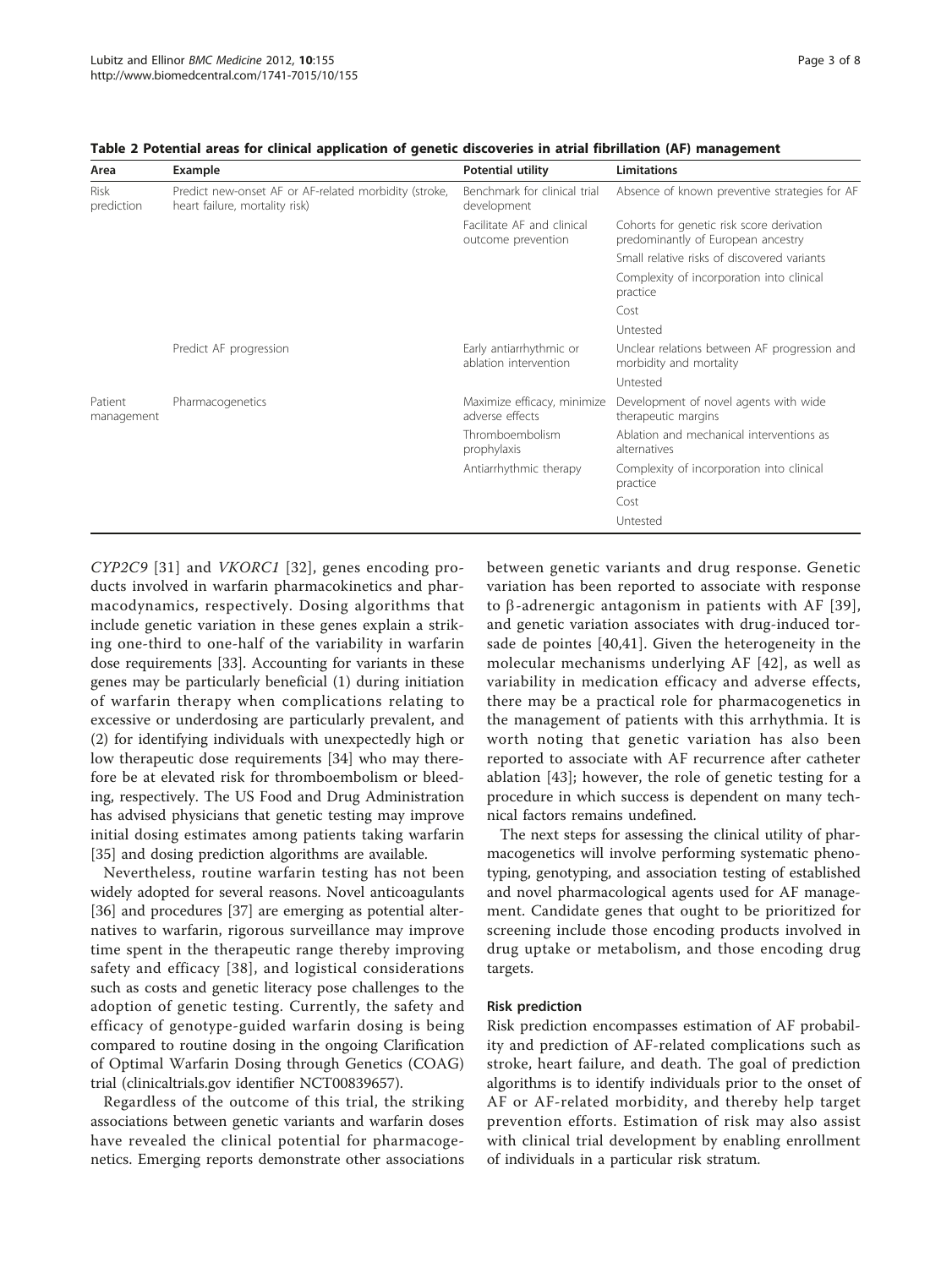Clinical prediction algorithms for new-onset AF have been developed in community-based cohorts of European and African American ancestry [[44](#page-5-0)-[46](#page-5-0)]. These algorithms have good but not excellent discriminative properties. In a given sample of individuals without AF, they correctly assigned a higher predicted risk to those who ultimately developed AF only about 60% to 70% of the time [\[44](#page-5-0)-[46\]](#page-5-0). Simply flipping a coin would correctly assign a higher risk to those developing AF 50% of the time.

## Can genetic discoveries improve risk prediction?

We and other investigators from the Framingham Heart Study tested whether accounting for the occurrence of AF in a first-degree relative (familial AF) improved AF risk prediction beyond clinical risk factors [\[7](#page-4-0)]. AF prediction improved slightly after accounting for familial AF. In a separate study from Sweden, adding genotypes for two common polymorphisms at the chromosome 4q25 and 16q22 AF susceptibility loci to clinical risk factors did not significantly improve AF risk prediction [[47\]](#page-5-0).

For most complex conditions, genetic risk scores have not achieved substantial improvements in discrimination over scores comprised of clinical risk factors. Yet enhancements in the understanding of genetic risk modeling reveal insights that may improve the utility of genetic risk scores in the future. For example, variants included in genetic risk scores to date have small effect sizes (for example, relative risks of 1.1 to 1.5). Single risk factors with such modest relative risks are unlikely to have meaningful impacts on discrimination alone [[48](#page-5-0)]. Large-effect variants, which have greater potential to improve discrimination, are rare and not captured by genotyping panels used in genome-wide association studies.

Fine mapping and sequencing offer promise for the discovery of such large-effect variants [\[49](#page-5-0)]. For example in a fine mapping analysis we previously identified independent genetic variants at the chromosome 4q25 locus associated with AF [[50\]](#page-5-0). A multimarker risk score comprised of genotypes tagging these three independent signals demonstrated that AF risk increased with an increasing number of AF risk alleles. The multimarker score identified about 12% of individuals with a twofold or greater relative risk for AF, and 1% with an estimated sixfold elevated risk of AF compared to those with the most common genotypes. This is one of the largest relative risks to date for a qualitative trait in the era of genome-wide association studies.

Another potential reason that genetic risk scores have not substantially improved prediction models is that few variants were tested. Accounting for additional genetic variants associated with conditions at far less stringent significance thresholds can substantially increase the proportion of variance explained by genetic factors [[51-](#page-5-0)[53](#page-6-0)]. In simulations, genetic profiling using large numbers of genetic variants significantly improved risk discrimination [[54\]](#page-6-0).

Novel metrics have been developed to assess clinical utility of prediction models, with increased recognition that measures of discrimination alone can be insensitive [[55](#page-6-0)]. The role of novel prediction metrics with respect to genetic profiling has not been extensively explored.

Furthermore, although a widespread heritable component underlies AF, the arrhythmia may result from a variety of different pathological processes. Whether genetic profiling will successfully predict incident AF may depend on the extent to which the 'type' of AF studied is influenced by genetic factors. The importance of refining AF classification has been highlighted elsewhere [[56,57\]](#page-6-0), and may overcome the potential challenges that phenotypic heterogeneity presents to risk prediction efforts.

The absence of data demonstrating clinical utility of routinely using genotype information to guide clinical management in AF should not deter hope at this stage, but rather should be viewed as an opportunity for systematic testing of the clinical role of genetic information. Nevertheless, there is a risk that hype can obscure the monumental insights gained from the current era of genetic discovery. As an example, companies such as deCODE and 23andMe are performing direct to consumer genetic testing, and purport to calculate one's genetic risk of AF based on one or a few polymorphisms associated with modestly increased relative risks of AF. These calculations are not based on well-defined genetic effect estimates, and do not consider other genetic risk factors, interactions between genes, the predictive utility of genetic risk markers, or competing risks. Moreover, in the absence of data regarding clinical risk factors and environmental exposures, how are these results to be interpreted? Problems with direct to consumer genetic testing are reinforced by recent literature highlighting the facts that patients often have misperceptions about the results genetic testing [[58\]](#page-6-0), and practitioners frequently lack confidence in explaining direct to consumer genetic testing results [\[59\]](#page-6-0).

## Summary

Owing to the absence of currently available outcome data, there is insufficient evidence to recommend routine testing for genetic variation in the management of patients with AF, as was highlighted by a recent Heart Rhythm Society and European Heart Rhythm Association consensus statement on genetic testing [\[60](#page-6-0)]. However, increased attention to pharmacogenetics and prediction modeling using genetic information offers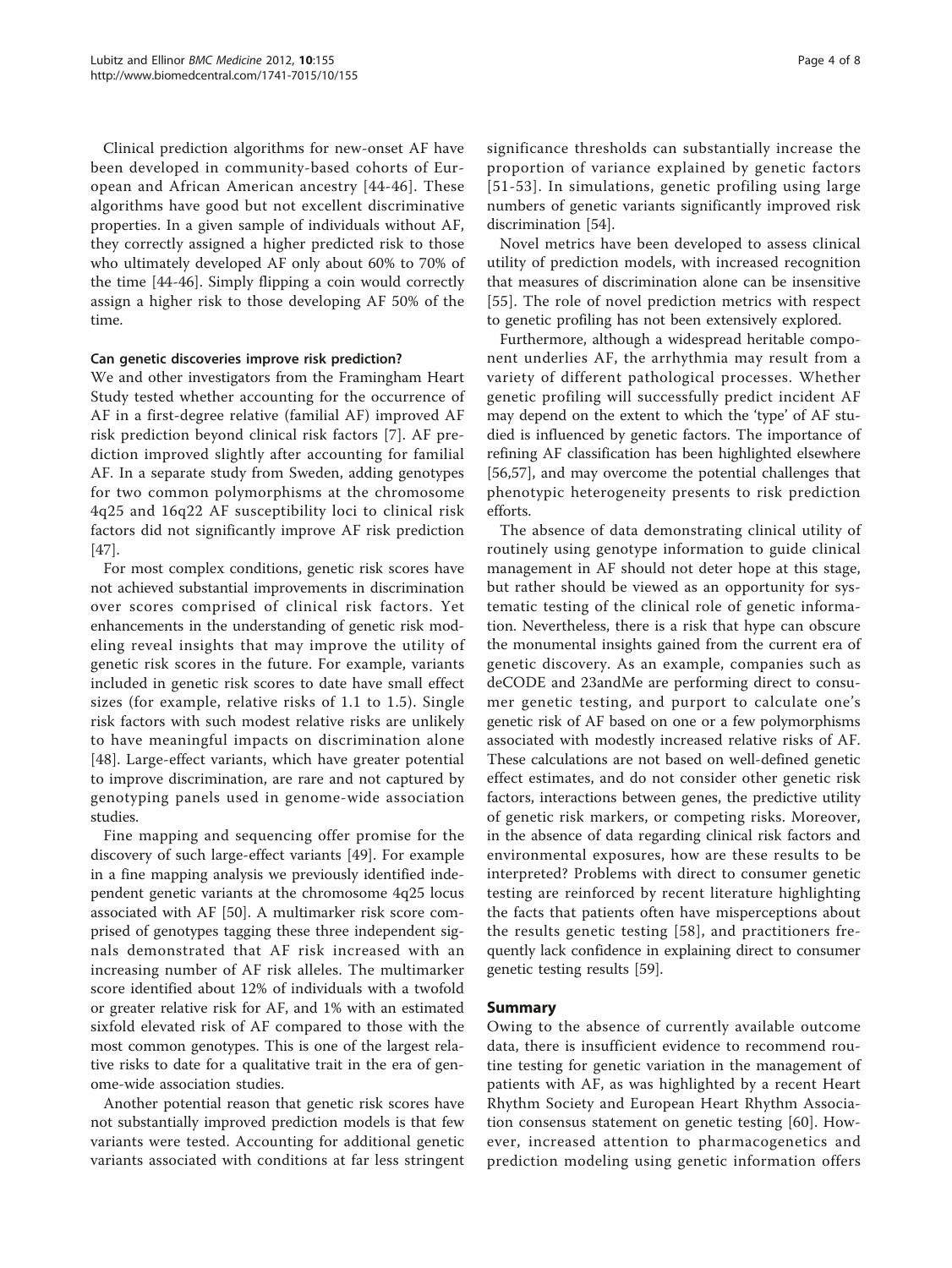<span id="page-4-0"></span>hope for improved clinical care. The absence of data demonstrating direct utility of incorporating genotype information into clinical practice provides an opportunity to systematically assess whether applying genetic data to clinical practice will enhance outcomes.

As with any new technology or development, systematic assessment of its utility in clinical medicine is warranted. Such assessment includes identifying suboptimal realms of clinical care, determining whether such areas present opportunities for application of genetic knowledge, testing whether genetic discoveries are superior to standard care for improving health outcomes, and evaluating whether the expected benefits of implementing genetic testing justify the resource utilization that would be necessary for its adoption.

Recent AF genetic discoveries herald a sea change in the approach to AF research. Investigation of the pathogenic mechanisms underlying this common and morbid arrhythmia is now informed by unbiased techniques, allowing investigators to branch out from preconceived biological mechanisms and reliance on established animal models of AF. It will take many years to realize the full impact of recent genetic discoveries. In the meantime, questions surrounding the utility of applying genetic discoveries to patient management will only be clarified by rigorous testing of genetic information in clinical practice. Ultimately, it is the opportunity for innovation, discovery, and improvement in health outcomes that makes this era of genetic discovery so exciting.

#### Authors' contributions

SAL and PTE were involved in drafting the manuscript and revising it critically for important intellectual content. Both gave final approval of the manuscript.

#### Authors' information

Steven Lubitz, MD, MPH is a cardiac electrophysiologist at the Massachusetts General Hospital and Instructor in Medicine at Harvard Medical School. Patrick Ellinor, MD, PhD is a cardiac electrophysiologist at Massachusetts General Hospital and Associate Professor at Harvard Medical School.

#### Competing interests

The authors declare that they have no competing interests.

#### Acknowledgements

PTE is supported by NIH grants 1RO1HL092577, 1RO1HL104156, 5R21DA027021 and 1K24HL105780. SAL is supported by an AHA grant 12FTF11350014 and a Corrigan Minehan Innovation in Cardiovascular Research Spark Award.

#### Received: 24 July 2012 Accepted: 4 December 2012 Published: 4 December 2012

#### References

- Rienstra M, Lubitz SA, Mahida S, Magnani JW, Fontes JD, Sinner MF, Van Gelder IC, Ellinor PT, Benjamin EJ: [Symptoms and functional status of](http://www.ncbi.nlm.nih.gov/pubmed/22689930?dopt=Abstract) [patients with atrial fibrillation: state of the art and future research](http://www.ncbi.nlm.nih.gov/pubmed/22689930?dopt=Abstract) [opportunities.](http://www.ncbi.nlm.nih.gov/pubmed/22689930?dopt=Abstract) Circulation 2012, 125:2933-2943.
- 2. Roger VL, Go AS, Lloyd-Jones DM, Benjamin EJ, Berry JD, Borden WB, Bravata DM, Dai S, Ford ES, Fox CS, Fullerton HJ, Gillespie C, Hailpern SM,

Heit JA, Howard VJ, Kissela BM, Kittner SJ, Lackland DT, Lichtman JH, Lisabeth LD, Makuc DM, Marcus GM, Marelli A, Matchar DB, Moy CS, Mozaffarian D, Mussolino ME, Nichol G, Paynter NP, Soliman EZ, et al: [Heart](http://www.ncbi.nlm.nih.gov/pubmed/22179539?dopt=Abstract) disease and stroke statistics–[2012 update: a report from the American](http://www.ncbi.nlm.nih.gov/pubmed/22179539?dopt=Abstract) [Heart Association.](http://www.ncbi.nlm.nih.gov/pubmed/22179539?dopt=Abstract) Circulation 2012, 125:e2-e220.

- 3. Fox CS, Parise H, D'Agostino RB Sr, Lloyd-Jones DM, Vasan RS, Wang TJ, Levy D, Wolf PA, Benjamin EJ: [Parental atrial fibrillation as a risk factor for](http://www.ncbi.nlm.nih.gov/pubmed/15199036?dopt=Abstract) [atrial fibrillation in offspring.](http://www.ncbi.nlm.nih.gov/pubmed/15199036?dopt=Abstract) JAMA 2004, 291:2851-2855.
- 4. Ellinor PT, Yoerger DM, Ruskin JN, MacRae CA: [Familial aggregation in lone](http://www.ncbi.nlm.nih.gov/pubmed/16133178?dopt=Abstract) [atrial fibrillation.](http://www.ncbi.nlm.nih.gov/pubmed/16133178?dopt=Abstract) Hum Genet 2005, 118:179-184.
- 5. Arnar DO, Thorvaldsson S, Manolio TA, Thorgeirsson G, Kristjansson K, Hakonarson H, Stefansson K: [Familial aggregation of atrial fibrillation in](http://www.ncbi.nlm.nih.gov/pubmed/16428254?dopt=Abstract) [Iceland.](http://www.ncbi.nlm.nih.gov/pubmed/16428254?dopt=Abstract) Eur Heart J 2006, 27:708-712.
- 6. Christophersen IE, Ravn LS, Budtz-Joergensen E, Skytthe A, Haunsoe S, Svendsen JH, Christensen K: [Familial aggregation of atrial fibrillation: a](http://www.ncbi.nlm.nih.gov/pubmed/19808493?dopt=Abstract) [study in Danish twins.](http://www.ncbi.nlm.nih.gov/pubmed/19808493?dopt=Abstract) Circ Arrhythm Electrophysiol 2009, 2:378-383.
- 7. Lubitz SA, Yin X, Fontes JD, Magnani JW, Rienstra M, Pai M, Villalon ML, Vasan RS, Pencina MJ, Levy D, Larson MG, Ellinor PT, Benjamin EJ: [Association between familial atrial fibrillation and risk of new-onset](http://www.ncbi.nlm.nih.gov/pubmed/21076174?dopt=Abstract) [atrial fibrillation.](http://www.ncbi.nlm.nih.gov/pubmed/21076174?dopt=Abstract) JAMA 2010, 304:2263-2269.
- 8. Mahida S, Lubitz SA, Rienstra M, Milan DJ, Ellinor PT: [Monogenic atrial](http://www.ncbi.nlm.nih.gov/pubmed/21123219?dopt=Abstract) [fibrillation as pathophysiological paradigms.](http://www.ncbi.nlm.nih.gov/pubmed/21123219?dopt=Abstract) Cardiovasc Res 2011, 89:692-700.
- 9. Olesen MS, Bentzen BH, Nielsen JB, Steffensen AB, David JP, Jabbari J, Jensen HK, Haunso S, Svendsen JH, Schmitt N: [Mutations in the potassium](http://www.ncbi.nlm.nih.gov/pubmed/22471742?dopt=Abstract) [channel subunit KCNE1 are associated with early-onset familial atrial](http://www.ncbi.nlm.nih.gov/pubmed/22471742?dopt=Abstract) [fibrillation.](http://www.ncbi.nlm.nih.gov/pubmed/22471742?dopt=Abstract) BMC Med Genet 2012, 13:24.
- 10. Nattel S: [New ideas about atrial fibrillation 50 years on.](http://www.ncbi.nlm.nih.gov/pubmed/11805846?dopt=Abstract) Nature 2002, 415:219-226.
- 11. Shan J, Xie W, Betzenhauser M, Reiken S, Chen BX, Wronska A, Marks AR: [Calcium leak through ryanodine receptors leads to atrial fibrillation in 3](http://www.ncbi.nlm.nih.gov/pubmed/22828895?dopt=Abstract) [mouse models of catecholaminergic polymorphic ventricular](http://www.ncbi.nlm.nih.gov/pubmed/22828895?dopt=Abstract) [tachycardia.](http://www.ncbi.nlm.nih.gov/pubmed/22828895?dopt=Abstract) Circ Res 2012, 111:708-717.
- 12. Gudbjartsson DF, Arnar DO, Helgadottir A, Gretarsdottir S, Holm H, Sigurdsson A, Jonasdottir A, Baker A, Thorleifsson G, Kristjansson K, Palsson A, Blondal T, Sulem P, Backman VM, Hardarson GA, Palsdottir E, Helgason A, Sigurjonsdottir R, Sverrisson JT, Kostulas K, Ng MC, Baum L, So WY, Wong KS, Chan JC, Furie KL, Greenberg SM, Sale M, Kelly P, MacRae CA, et al: [Variants conferring risk of atrial fibrillation on](http://www.ncbi.nlm.nih.gov/pubmed/17603472?dopt=Abstract) [chromosome 4q25.](http://www.ncbi.nlm.nih.gov/pubmed/17603472?dopt=Abstract) Nature 2007, 448:353-357.
- 13. Benjamin EJ, Rice KM, Arking DE, Pfeufer A, van Noord C, Smith AV, Schnabel RB, Bis JC, Boerwinkle E, Sinner MF, Dehghan A, Lubitz SA, D'Agostino RB Sr, Lumley T, Ehret GB, Heeringa J, Aspelund T, Newton-Cheh C, Larson MG, Marciante KD, Soliman EZ, Rivadeneira F, Wang TJ, Eiriksdottir G, Levy D, Psaty BM, Li M, Chamberlain AM, Hofman A, Vasan RS, et al: [Variants in ZFHX3 are associated with atrial fibrillation in](http://www.ncbi.nlm.nih.gov/pubmed/19597492?dopt=Abstract) [individuals of European ancestry.](http://www.ncbi.nlm.nih.gov/pubmed/19597492?dopt=Abstract) Nat Genet 2009, 41:879-881.
- 14. Gudbjartsson DF, Holm H, Gretarsdottir S, Thorleifsson G, Walters GB, Thorgeirsson G, Gulcher J, Mathiesen EB, Njolstad I, Nyrnes A, Wilsgaard T, Hald EM, Hveem K, Stoltenberg C, Kucera G, Stubblefield T, Carter S, Roden D, Ng MC, Baum L, So WY, Wong KS, Chan JC, Gieger C, Wichmann HE, Gschwendtner A, Dichgans M, Kuhlenbaumer G, Berger K, Ringelstein EB, et al: [A sequence variant in ZFHX3 on 16q22 associates](http://www.ncbi.nlm.nih.gov/pubmed/19597491?dopt=Abstract) [with atrial fibrillation and ischemic stroke.](http://www.ncbi.nlm.nih.gov/pubmed/19597491?dopt=Abstract) Nat Genet 2009, 41:876-878.
- 15. Ellinor PT, Lunetta KL, Glazer NL, Pfeufer A, Alonso A, Chung MK, Sinner MF, de Bakker PI, Mueller M, Lubitz SA, Fox E, Darbar D, Smith NL, Smith JD, Schnabel R, Soliman EZ, Rice K, Van Wagoner DR, Beckmann BM, van Noord C, Wang K, Ehret GB, Rotter JI, Hazen S, Steinbeck G, Makino S, Nelis M, Milan DJ, Perz S, Esko T, et al: [Common](http://www.ncbi.nlm.nih.gov/pubmed/20173747?dopt=Abstract) [variants in KCNN3 are associated with lone atrial fibrillation.](http://www.ncbi.nlm.nih.gov/pubmed/20173747?dopt=Abstract) Nat Genet 2010, 42:240-244.
- 16. Ellinor PT, Lunetta KL, Albert CM, Glazer NL, Ritchie MD, Smith AV, Arking DE, Muller-Nurasyid M, Krijthe BP, Lubitz SA, Bis JC, Chung MK, Dorr M, Ozaki K, Roberts JD, Smith JG, Pfeufer A, Sinner MF, Lohman K, Ding J, Smith NL, Smith JD, Rienstra M, Rice KM, Van Wagoner DR, Magnani JW, Wakili R, Clauss S, Rotter Jl, Steinbeck G, et al: Meta-analysis identifies six new susceptibility loci for atrial fibrillation. Nat Genet 2012, 44.
- 17. Wakili R, Voigt N, Kaab S, Dobrev D, Nattel S: [Recent advances in the](http://www.ncbi.nlm.nih.gov/pubmed/21804195?dopt=Abstract) [molecular pathophysiology of atrial fibrillation.](http://www.ncbi.nlm.nih.gov/pubmed/21804195?dopt=Abstract) J Clin Invest 2011, 121:2955-2968.
- 18. Dobrev D, Carlsson L, Nattel S: [Novel molecular targets for atrial](http://www.ncbi.nlm.nih.gov/pubmed/22460122?dopt=Abstract) [fibrillation therapy.](http://www.ncbi.nlm.nih.gov/pubmed/22460122?dopt=Abstract) Nat Rev Drug Discov 2012, 11:275-291.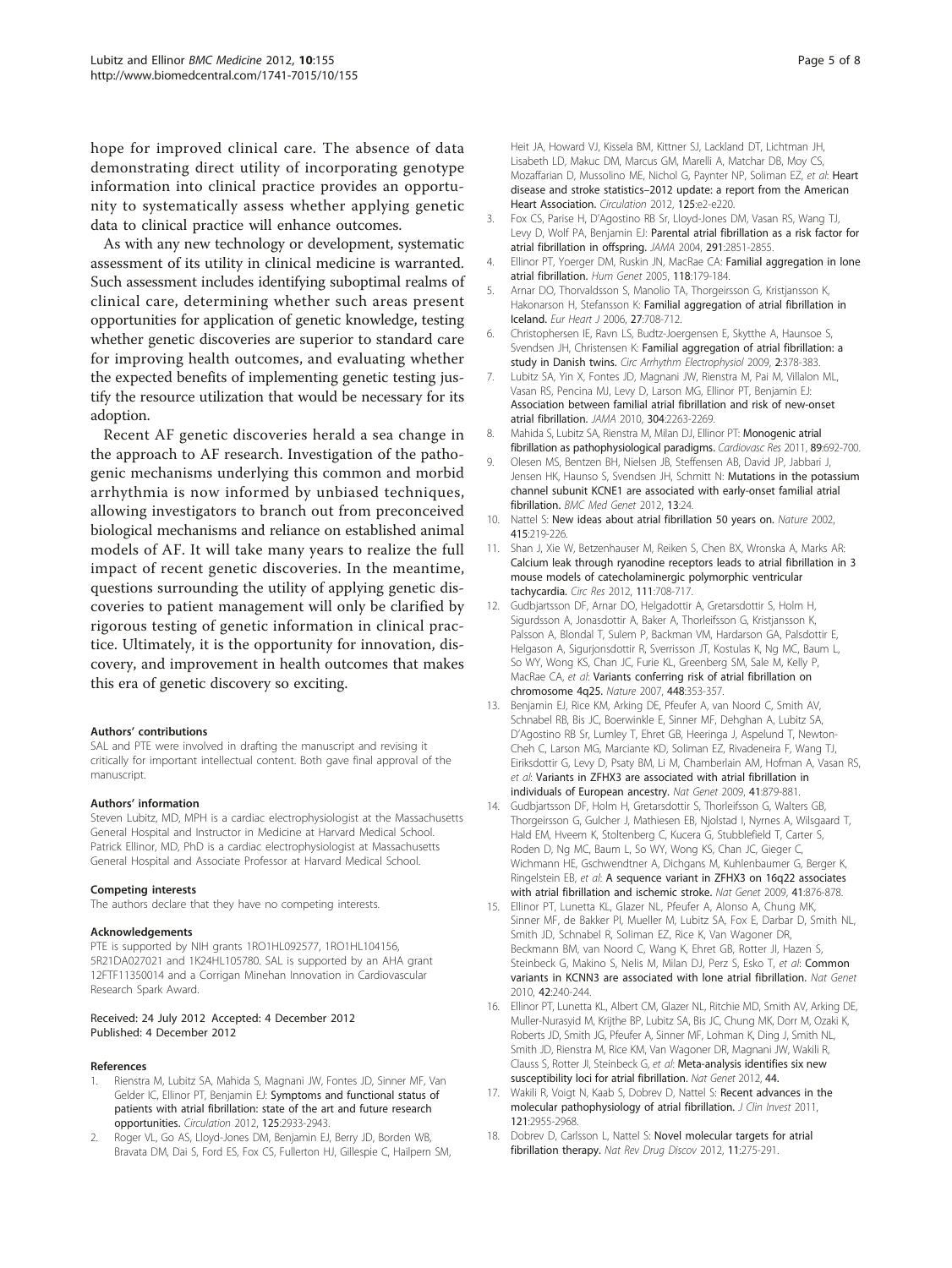- <span id="page-5-0"></span>19. Fuster V, Ryden LE, Cannom DS, Crijns HJ, Curtis AB, Ellenbogen KA, Halperin JL, Kay GN, Le Huezey JY, Lowe JE, Olsson SB, Prystowsky EN, Tamargo JL, Wann LS, Smith SC Jr, Priori SG, Estes NA 3rd, Ezekowitz MD, Jackman WM, January CT, Page RL, Slotwiner DJ, Stevenson WG, Tracy CM, Jacobs AK, Anderson JL, Albert N, Buller CE, Creager MA, Ettinger SM, et al: [2011 ACCF/AHA/HRS focused updates incorporated into the ACC/AHA/](http://www.ncbi.nlm.nih.gov/pubmed/21382897?dopt=Abstract) [ESC 2006 guidelines for the management of patients with atrial](http://www.ncbi.nlm.nih.gov/pubmed/21382897?dopt=Abstract) [fibrillation: a report of the American College of Cardiology Foundation/](http://www.ncbi.nlm.nih.gov/pubmed/21382897?dopt=Abstract) [American Heart Association Task Force on practice guidelines.](http://www.ncbi.nlm.nih.gov/pubmed/21382897?dopt=Abstract) Circulation 2011, 123:e269-367.
- 20. Camm AJ, Kirchhof P, Lip GY, Schotten U, Savelieva I, Ernst S, Van Gelder IC, Al-Attar N, Hindricks G, Prendergast B, Heidbuchel H, Alfieri O, Angelini A, Atar D, Colonna P, De Caterina R, De Sutter J, Goette A, Gorenek B, Heldal M, Hohloser SH, Kolh P, Le Heuzey JY, Ponikowski P, Rutten FH: [Guidelines for the management of atrial fibrillation: the Task Force for](http://www.ncbi.nlm.nih.gov/pubmed/20802247?dopt=Abstract) [the Management of Atrial Fibrillation of the European Society of](http://www.ncbi.nlm.nih.gov/pubmed/20802247?dopt=Abstract) [Cardiology \(ESC\).](http://www.ncbi.nlm.nih.gov/pubmed/20802247?dopt=Abstract) Eur Heart J 2010, 31:2369-2429.
- 21. Gage BF, Waterman AD, Shannon W, Boechler M, Rich MW, Radford MJ: [Validation of clinical classification schemes for predicting stroke: results](http://www.ncbi.nlm.nih.gov/pubmed/11401607?dopt=Abstract) [from the National Registry of Atrial Fibrillation.](http://www.ncbi.nlm.nih.gov/pubmed/11401607?dopt=Abstract) JAMA 2001, 285:2864-2870.
- 22. Lip GY, Nieuwlaat R, Pisters R, Lane DA, Crijns HJ: [Refining clinical risk](http://www.ncbi.nlm.nih.gov/pubmed/19762550?dopt=Abstract) [stratification for predicting stroke and thromboembolism in atrial](http://www.ncbi.nlm.nih.gov/pubmed/19762550?dopt=Abstract) [fibrillation using a novel risk factor-based approach: the euro heart](http://www.ncbi.nlm.nih.gov/pubmed/19762550?dopt=Abstract) [survey on atrial fibrillation.](http://www.ncbi.nlm.nih.gov/pubmed/19762550?dopt=Abstract) Chest 2010, 137:263-272.
- 23. Fang MC, Go AS, Chang Y, Borowsky LH, Pomernacki NK, Udaltsova N, Singer DE: [A new risk scheme to predict warfarin-associated](http://www.ncbi.nlm.nih.gov/pubmed/21757117?dopt=Abstract) [hemorrhage: The ATRIA \(Anticoagulation and Risk Factors in Atrial](http://www.ncbi.nlm.nih.gov/pubmed/21757117?dopt=Abstract) [Fibrillation\) Study.](http://www.ncbi.nlm.nih.gov/pubmed/21757117?dopt=Abstract) J Am Coll Cardiol 2011, 58:395-401.
- 24. Pisters R, Lane DA, Nieuwlaat R, de Vos CB, Crijns HJ, Lip GY: [A novel user](http://www.ncbi.nlm.nih.gov/pubmed/20299623?dopt=Abstract)[friendly score \(HAS-BLED\) to assess 1-year risk of major bleeding in](http://www.ncbi.nlm.nih.gov/pubmed/20299623?dopt=Abstract) [patients with atrial fibrillation: the Euro Heart Survey.](http://www.ncbi.nlm.nih.gov/pubmed/20299623?dopt=Abstract) Chest 2010, 138:1093-1100.
- 25. Calkins H, Kuck KH, Cappato R, Brugada J, Camm AJ, Chen SA, Crijns HJ, Damiano RJ Jr, Davies DW, DiMarco J, Edgerton J, Ellenbogen K, Ezekowitz MD, Haines DE, Haissaguerre M, Hindricks G, Iesaka Y, Jackman W, Jalife J, Jais P, Kalman J, Keane D, Kim YH, Kirchhof P, Klein G, Kottkamp H, Kumagai K, Lindsay BD, Mansour M, Marchlinski FE, et al: [2012 HRS/EHRA/](http://www.ncbi.nlm.nih.gov/pubmed/22382715?dopt=Abstract) [ECAS expert consensus statement on catheter and surgical ablation of](http://www.ncbi.nlm.nih.gov/pubmed/22382715?dopt=Abstract) [atrial fibrillation: recommendations for patient selection, procedural](http://www.ncbi.nlm.nih.gov/pubmed/22382715?dopt=Abstract) [techniques, patient management and follow-up, definitions, endpoints,](http://www.ncbi.nlm.nih.gov/pubmed/22382715?dopt=Abstract) [and research trial design.](http://www.ncbi.nlm.nih.gov/pubmed/22382715?dopt=Abstract) J Interv Card Electrophysiol 2012, 33:171-257.
- 26. Calkins H, Reynolds MR, Spector P, Sondhi M, Xu Y, Martin A, Williams CJ, Sledge I: [Treatment of atrial fibrillation with antiarrhythmic drugs or](http://www.ncbi.nlm.nih.gov/pubmed/19808490?dopt=Abstract) [radiofrequency ablation: two systematic literature reviews and meta](http://www.ncbi.nlm.nih.gov/pubmed/19808490?dopt=Abstract)[analyses.](http://www.ncbi.nlm.nih.gov/pubmed/19808490?dopt=Abstract) Circ Arrhythm Electrophysiol 2009, 2:349-361.
- 27. Freemantle N, Lafuente-Lafuente C, Mitchell S, Eckert L, Reynolds M: [Mixed](http://www.ncbi.nlm.nih.gov/pubmed/21227948?dopt=Abstract) [treatment comparison of dronedarone, amiodarone, sotalol, flecainide,](http://www.ncbi.nlm.nih.gov/pubmed/21227948?dopt=Abstract) [and propafenone, for the management of atrial fibrillation.](http://www.ncbi.nlm.nih.gov/pubmed/21227948?dopt=Abstract) Europace 2011, 13:329-345.
- 28. Lafuente-Lafuente C, Mouly S, Longas-Tejero MA, Bergmann JF: [Antiarrhythmics for maintaining sinus rhythm after cardioversion of](http://www.ncbi.nlm.nih.gov/pubmed/17943835?dopt=Abstract) [atrial fibrillation.](http://www.ncbi.nlm.nih.gov/pubmed/17943835?dopt=Abstract) Cochrane Database Syst Rev 2007, 4:CD005049.
- 29. van Walraven C, Jennings A, Oake N, Fergusson D, Forster AJ: [Effect of](http://www.ncbi.nlm.nih.gov/pubmed/16685005?dopt=Abstract) [study setting on anticoagulation control: a systematic review and](http://www.ncbi.nlm.nih.gov/pubmed/16685005?dopt=Abstract) [metaregression.](http://www.ncbi.nlm.nih.gov/pubmed/16685005?dopt=Abstract) Chest 2006, 129:1155-1166.
- 30. Ashley EA, Butte AJ, Wheeler MT, Chen R, Klein TE, Dewey FE, Dudley JT, Ormond KE, Pavlovic A, Morgan AA, Pushkarev D, Neff NF, Hudgins L, Gong L, Hodges LM, Berlin DS, Thorn CF, Sangkuhl K, Hebert JM, Woon M, Sagreiya H, Whaley R, Knowles JW, Chou MF, Thakuria JV, Rosenbaum AM, Zaranek AW, Church GM, Greely HT, Quake SR, et al: [Clinical assessment](http://www.ncbi.nlm.nih.gov/pubmed/20435227?dopt=Abstract) [incorporating a personal genome.](http://www.ncbi.nlm.nih.gov/pubmed/20435227?dopt=Abstract) Lancet 2010, 375:1525-1535.
- 31. Higashi MK, Veenstra DL, Kondo LM, Wittkowsky AK, Srinouanprachanh SL, Farin FM, Rettie AE: [Association between CYP2C9 genetic variants and](http://www.ncbi.nlm.nih.gov/pubmed/11926893?dopt=Abstract) [anticoagulation-related outcomes during warfarin therapy.](http://www.ncbi.nlm.nih.gov/pubmed/11926893?dopt=Abstract) JAMA 2002, 287:1690-1698.
- 32. Rieder MJ, Reiner AP, Gage BF, Nickerson DA, Eby CS, McLeod HL, Blough DK, Thummel KE, Veenstra DL, Rettie AE: [Effect of VKORC1](http://www.ncbi.nlm.nih.gov/pubmed/15930419?dopt=Abstract) [haplotypes on transcriptional regulation and warfarin dose.](http://www.ncbi.nlm.nih.gov/pubmed/15930419?dopt=Abstract) N Engl J Med 2005, 352:2285-2293.
- 33. Lubitz SA, Scott SA, Rothlauf EB, Agarwal A, Peter I, Doheny D, Van Der Zee S, Jaremko M, Yoo C, Desnick RJ, Halperin JL: [Comparative](http://www.ncbi.nlm.nih.gov/pubmed/20128861?dopt=Abstract)

[performance of gene-based warfarin dosing algorithms in a multiethnic](http://www.ncbi.nlm.nih.gov/pubmed/20128861?dopt=Abstract) [population.](http://www.ncbi.nlm.nih.gov/pubmed/20128861?dopt=Abstract) J Thromb Haemost 2010, 8:1018-1026.

- 34. Klein TE, Altman RB, Eriksson N, Gage BF, Kimmel SE, Lee MT, Limdi NA, Page D, Roden DM, Wagner MJ, Caldwell MD, Johnson JA: [Estimation of](http://www.ncbi.nlm.nih.gov/pubmed/19228618?dopt=Abstract) [the warfarin dose with clinical and pharmacogenetic data.](http://www.ncbi.nlm.nih.gov/pubmed/19228618?dopt=Abstract) N Engl J Med 2009, 360:753-764.
- 35. US Food and Drug Administration: FDA approves updated warfarin (Coumadin) prescribing information. Press release of the Food and Drug Administration, August 16, 2007 Washington, DC: FDA; 2007.
- 36. Katsnelson M, Sacco RL, Moscucci M: [Progress for stroke prevention with](http://www.ncbi.nlm.nih.gov/pubmed/22451607?dopt=Abstract) [atrial fibrillation: emergence of alternative oral anticoagulants.](http://www.ncbi.nlm.nih.gov/pubmed/22451607?dopt=Abstract) Circulation 2012, 125:1577-1583.
- 37. Holmes DR, Reddy VY, Turi ZG, Doshi SK, Sievert H, Buchbinder M, Mullin CM, Sick P: [Percutaneous closure of the left atrial appendage](http://www.ncbi.nlm.nih.gov/pubmed/19683639?dopt=Abstract) [versus warfarin therapy for prevention of stroke in patients with atrial](http://www.ncbi.nlm.nih.gov/pubmed/19683639?dopt=Abstract) [fibrillation: a randomised non-inferiority trial.](http://www.ncbi.nlm.nih.gov/pubmed/19683639?dopt=Abstract) Lancet 2009, 374:534-542.
- 38. Wieloch M, Sjalander A, Frykman V, Rosenqvist M, Eriksson N, Svensson PJ: [Anticoagulation control in Sweden: reports of time in therapeutic range,](http://www.ncbi.nlm.nih.gov/pubmed/21616951?dopt=Abstract) [major bleeding, and thrombo-embolic complications from the national](http://www.ncbi.nlm.nih.gov/pubmed/21616951?dopt=Abstract) [quality registry AuriculA.](http://www.ncbi.nlm.nih.gov/pubmed/21616951?dopt=Abstract) Eur Heart J 2011, 32:2282-2289.
- 39. Parvez B, Chopra N, Rowan S, Vaglio JC, Muhammad R, Roden DM, Darbar D: [A common beta1-adrenergic receptor polymorphism predicts](http://www.ncbi.nlm.nih.gov/pubmed/22192668?dopt=Abstract) [favorable response to rate-control therapy in atrial fibrillation.](http://www.ncbi.nlm.nih.gov/pubmed/22192668?dopt=Abstract) J Am Coll Cardiol 2012, 59:49-56.
- 40. Sauer AJ, Newton-Cheh C: [Clinical and genetic determinants of torsade](http://www.ncbi.nlm.nih.gov/pubmed/22474311?dopt=Abstract) [de pointes risk.](http://www.ncbi.nlm.nih.gov/pubmed/22474311?dopt=Abstract) Circulation 2012, 125:1684-1694.
- 41. Jamshidi Y, Nolte IM, Dalageorgou C, Zheng D, Johnson T, Bastiaenen R, Ruddy S, Talbott D, Norris KJ, Snieder H, George AL, Marshall V, Shakir S, Kannankeril PJ, Munroe PB, Camm AJ, Jeffery S, Roden DM, Behr ER: [Common](http://www.ncbi.nlm.nih.gov/pubmed/22682551?dopt=Abstract) [variation in the NOS1AP gene is associated with drug-induced qt](http://www.ncbi.nlm.nih.gov/pubmed/22682551?dopt=Abstract) [prolongation and ventricular arrhythmia.](http://www.ncbi.nlm.nih.gov/pubmed/22682551?dopt=Abstract) J Am Coll Cardiol 2012, 60:841-850.
- 42. Roberts JD, Gollob MH: [Impact of genetic discoveries on the classification](http://www.ncbi.nlm.nih.gov/pubmed/20170805?dopt=Abstract) [of lone atrial fibrillation.](http://www.ncbi.nlm.nih.gov/pubmed/20170805?dopt=Abstract) J Am Coll Cardiol 2010, 55:705-712.
- 43. Husser D, Adams V, Piorkowski C, Hindricks G, Bollmann A: [Chromosome](http://www.ncbi.nlm.nih.gov/pubmed/20170812?dopt=Abstract) [4q25 variants and atrial fibrillation recurrence after catheter ablation.](http://www.ncbi.nlm.nih.gov/pubmed/20170812?dopt=Abstract) J Am Coll Cardiol 2010, 55:747-753.
- 44. Schnabel RB, Sullivan LM, Levy D, Pencina MJ, Massaro JM, D'Agostino RB Sr, Newton-Cheh C, Yamamoto JF, Magnani JW, Tadros TM, Kannel WB, Wang TJ, Ellinor PT, Wolf PA, Vasan RS, Benjamin EJ: [Development of a risk](http://www.ncbi.nlm.nih.gov/pubmed/19249635?dopt=Abstract) [score for atrial fibrillation \(Framingham Heart Study\): a community](http://www.ncbi.nlm.nih.gov/pubmed/19249635?dopt=Abstract)[based cohort study.](http://www.ncbi.nlm.nih.gov/pubmed/19249635?dopt=Abstract) Lancet 2009, 373:739-745.
- 45. Schnabel RB, Aspelund T, Li G, Sullivan LM, Suchy-Dicey A, Harris TB, Pencina MJ, D'Agostino RB Sr, Levy D, Kannel WB, Wang TJ, Kronmal RA, Wolf PA, Burke GL, Launer LJ, Vasan RS, Psaty BM, Benjamin EJ, Gudnason V, Heckbert SR: [Validation of an atrial fibrillation risk algorithm in whites](http://www.ncbi.nlm.nih.gov/pubmed/21098350?dopt=Abstract) [and African Americans.](http://www.ncbi.nlm.nih.gov/pubmed/21098350?dopt=Abstract) Arch Intern Med 2010, 170:1909-1917.
- 46. Chamberlain AM, Agarwal SK, Folsom AR, Soliman EZ, Chambless LE, Crow R, Ambrose M, Alonso A: [A clinical risk score for atrial fibrillation in](http://www.ncbi.nlm.nih.gov/pubmed/21146692?dopt=Abstract) [a biracial prospective cohort \(from the Atherosclerosis Risk in](http://www.ncbi.nlm.nih.gov/pubmed/21146692?dopt=Abstract) [Communities \[ARIC\] study\).](http://www.ncbi.nlm.nih.gov/pubmed/21146692?dopt=Abstract) Am J Cardiol 2011, 107:85-91.
- 47. Smith JG, Newton-Cheh C, Almgren P, Melander O, Platonov PG: [Genetic](http://www.ncbi.nlm.nih.gov/pubmed/22782207?dopt=Abstract) [polymorphisms for estimating risk of atrial fibrillation in the general](http://www.ncbi.nlm.nih.gov/pubmed/22782207?dopt=Abstract) [population: a prospective study.](http://www.ncbi.nlm.nih.gov/pubmed/22782207?dopt=Abstract) Arch Intern Med 2012, 172:742-744.
- 48. Pepe MS, Janes H, Longton G, Leisenring W, Newcomb P: [Limitations of](http://www.ncbi.nlm.nih.gov/pubmed/15105181?dopt=Abstract) [the odds ratio in gauging the performance of a diagnostic, prognostic,](http://www.ncbi.nlm.nih.gov/pubmed/15105181?dopt=Abstract) [or screening marker.](http://www.ncbi.nlm.nih.gov/pubmed/15105181?dopt=Abstract) Am J Epidemiol 2004, 159:882-890.
- 49. Brunham LR, Hayden MR: [Medicine. Whole-genome sequencing: the new](http://www.ncbi.nlm.nih.gov/pubmed/22654044?dopt=Abstract) [standard of care?](http://www.ncbi.nlm.nih.gov/pubmed/22654044?dopt=Abstract) Science 2012, 336:1112-1113.
- 50. Lubitz SA, Sinner MF, Lunetta KL, Makino S, Pfeufer A, Rahman R, Veltman CE, Barnard J, Bis JC, Danik SP, Sonni A, Shea MA, Del Monte F, Perz S, Muller M, Peters A, Greenberg SM, Furie KL, van Noord C, Boerwinkle E, Stricker BH, Witteman J, Smith JD, Chung MK, Heckbert SR, Benjamin EJ, Rosand J, Arking DE, Alonso A, Kaab S, et al: [Independent](http://www.ncbi.nlm.nih.gov/pubmed/20733104?dopt=Abstract) [susceptibility markers for atrial fibrillation on chromosome 4q25.](http://www.ncbi.nlm.nih.gov/pubmed/20733104?dopt=Abstract) Circulation 2010, 122:976-984.
- 51. Evans DM, Visscher PM, Wray NR: [Harnessing the information contained](http://www.ncbi.nlm.nih.gov/pubmed/19553258?dopt=Abstract) [within genome-wide association studies to improve individual](http://www.ncbi.nlm.nih.gov/pubmed/19553258?dopt=Abstract) [prediction of complex disease risk.](http://www.ncbi.nlm.nih.gov/pubmed/19553258?dopt=Abstract) Hum Mol Genet 2009, 18:3525-3531.
- 52. Purcell SM, Wray NR, Stone JL, Visscher PM, O'Donovan MC, Sullivan PF, Sklar P: [Common polygenic variation contributes to risk of schizophrenia](http://www.ncbi.nlm.nih.gov/pubmed/19571811?dopt=Abstract) [and bipolar disorder.](http://www.ncbi.nlm.nih.gov/pubmed/19571811?dopt=Abstract) Nature 2009, 460:748-752.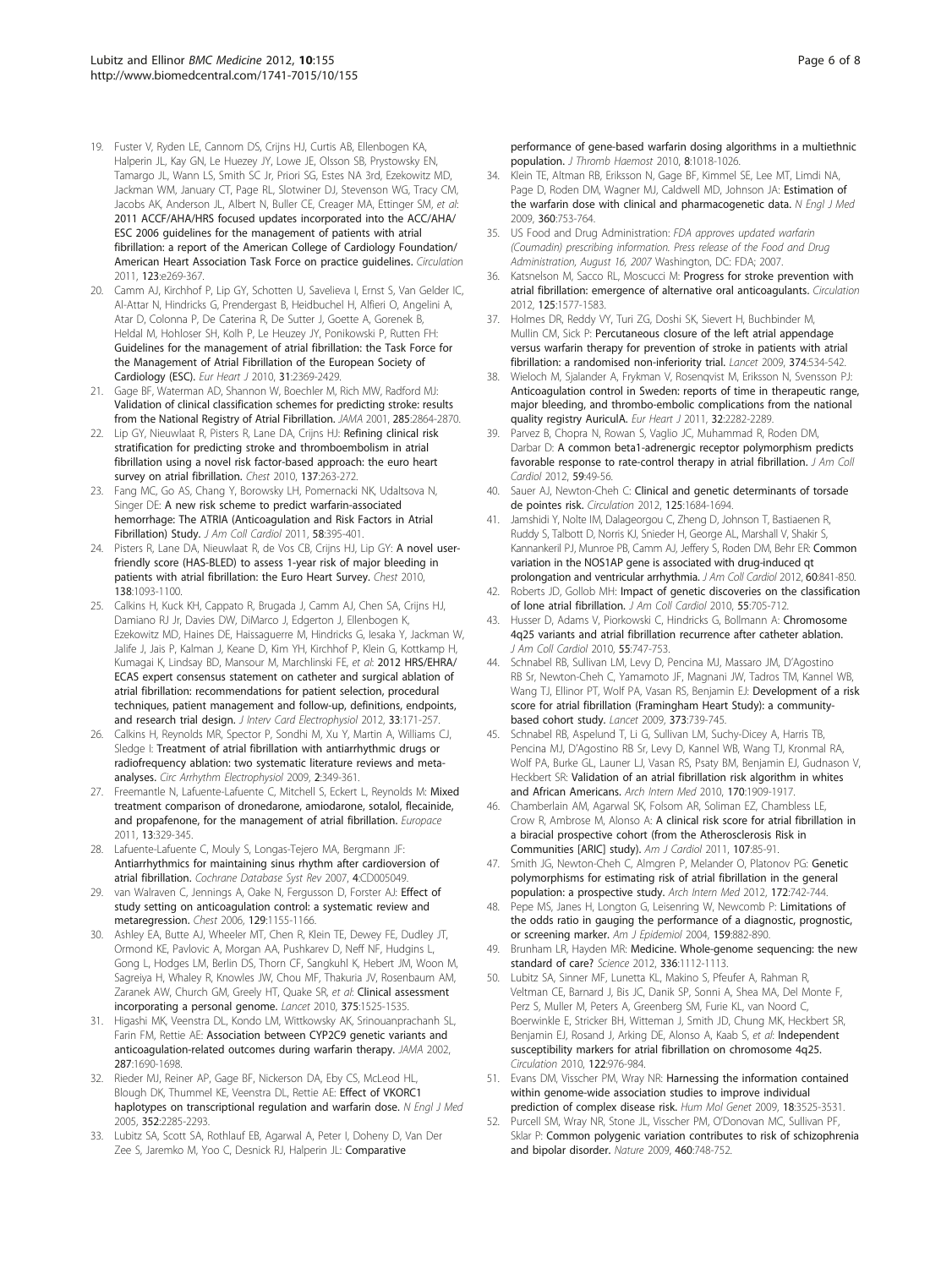- <span id="page-6-0"></span>53. Lango Allen H, Estrada K, Lettre G, Berndt SI, Weedon MN, Rivadeneira F, Willer CJ, Jackson AU, Vedantam S, Raychaudhuri S, Ferreira T, Wood AR, Weyant RJ, Segre AV, Speliotes EK, Wheeler E, Soranzo N, Park JH, Yang J, Gudbjartsson D, Heard-Costa NL, Randall JC, Qi L, Vernon Smith A, Magi R, Pastinen T, Liang L, Heid IM, Luan J, Thorleifsson G, et al: [Hundreds of](http://www.ncbi.nlm.nih.gov/pubmed/20881960?dopt=Abstract) [variants clustered in genomic loci and biological pathways affect human](http://www.ncbi.nlm.nih.gov/pubmed/20881960?dopt=Abstract) [height.](http://www.ncbi.nlm.nih.gov/pubmed/20881960?dopt=Abstract) Nature 2010, 467:832-838.
- 54. Janssens AC, Aulchenko YS, Elefante S, Borsboom GJ, Steyerberg EW, van Duijn CM: [Predictive testing for complex diseases using multiple genes:](http://www.ncbi.nlm.nih.gov/pubmed/16845271?dopt=Abstract) [fact or fiction?](http://www.ncbi.nlm.nih.gov/pubmed/16845271?dopt=Abstract) Genet Med 2006, 8:395-400.
- 55. Pencina MJ, D'Agostino RB Sr, Steyerberg EW: [Extensions of net](http://www.ncbi.nlm.nih.gov/pubmed/21204120?dopt=Abstract) [reclassification improvement calculations to measure usefulness of new](http://www.ncbi.nlm.nih.gov/pubmed/21204120?dopt=Abstract) [biomarkers.](http://www.ncbi.nlm.nih.gov/pubmed/21204120?dopt=Abstract) Stat Med 2011, 30:11-21.
- 56. Kirchhof P, Lip GY, Van Gelder IC, Bax J, Hylek E, Kaab S, Schotten U, Wegscheider K, Boriani G, Brandes A, Ezekowitz M, Diener H, Haegeli L, Heidbuchel H, Lane D, Mont L, Willems S, Dorian P, Aunes-Jansson M, Blomstrom-Lundqvist C, Borentain M, Breitenstein S, Brueckmann M, Cater N, Clemens A, Dobrev D, Dubner S, Edvardsson NG, Friberg L, Goette A, et al: [Comprehensive risk reduction in patients with atrial](http://www.ncbi.nlm.nih.gov/pubmed/21791573?dopt=Abstract) [fibrillation: emerging diagnostic and therapeutic options](http://www.ncbi.nlm.nih.gov/pubmed/21791573?dopt=Abstract)–a report from [the 3rd Atrial Fibrillation Competence NETwork/European Heart Rhythm](http://www.ncbi.nlm.nih.gov/pubmed/21791573?dopt=Abstract) [Association consensus conference.](http://www.ncbi.nlm.nih.gov/pubmed/21791573?dopt=Abstract) Europace 2012, 14:8-27.
- 57. Lubitz SA, Benjamin EJ, Ruskin JN, Fuster V, Ellinor PT: [Challenges in the](http://www.ncbi.nlm.nih.gov/pubmed/20567238?dopt=Abstract) [classification of atrial fibrillation.](http://www.ncbi.nlm.nih.gov/pubmed/20567238?dopt=Abstract) Nat Rev Cardiol 2010, 7:451-460.
- 58. Goldsmith L, Jackson L, O&apos:Connor A, Skirton H: [Direct-to-consumer](http://www.ncbi.nlm.nih.gov/pubmed/22333900?dopt=Abstract) [genomic testing: systematic review of the literature on user](http://www.ncbi.nlm.nih.gov/pubmed/22333900?dopt=Abstract) [perspectives.](http://www.ncbi.nlm.nih.gov/pubmed/22333900?dopt=Abstract) Eur J Hum Genet 2012, 20:811-816.
- 59. Brett GR, Metcalfe SA, Amor DJ, Halliday JL: [An exploration of genetic](http://www.ncbi.nlm.nih.gov/pubmed/22317975?dopt=Abstract) health professionals' [experience with direct-to-consumer genetic testing](http://www.ncbi.nlm.nih.gov/pubmed/22317975?dopt=Abstract) [in their clinical practice.](http://www.ncbi.nlm.nih.gov/pubmed/22317975?dopt=Abstract) Eur J Hum Genet 2012, 20:825-830.
- 60. Ackerman MJ, Priori SG, Willems S, Berul C, Brugada R, Calkins H, Camm AJ, Ellinor PT, Gollob M, Hamilton R, Hershberger RE, Judge DP, Le Marec H, McKenna WJ, Schulze-Bahr E, Semsarian C, Towbin JA, Watkins H, Wilde A, Wolpert C, Zipes DP: [HRS/EHRA expert consensus statement on the state](http://www.ncbi.nlm.nih.gov/pubmed/21787999?dopt=Abstract) [of genetic testing for the channelopathies and cardiomyopathies this](http://www.ncbi.nlm.nih.gov/pubmed/21787999?dopt=Abstract) [document was developed as a partnership between the Heart Rhythm](http://www.ncbi.nlm.nih.gov/pubmed/21787999?dopt=Abstract) [Society \(HRS\) and the European Heart Rhythm Association \(EHRA\).](http://www.ncbi.nlm.nih.gov/pubmed/21787999?dopt=Abstract) Heart Rhythm 2011, 8:1308-1339.
- 61. Chen YH, Xu SJ, Bendahhou S, Wang XL, Wang Y, Xu WY, Jin HW, Sun H, Su XY, Zhuang QN, Yang YQ, Li YB, Liu Y, Xu HJ, Li XF, Ma N, Mou CP, Chen Z, Barhanin J, Huang W: [KCNQ1 gain-of-function mutation in](http://www.ncbi.nlm.nih.gov/pubmed/12522251?dopt=Abstract) [familial atrial fibrillation.](http://www.ncbi.nlm.nih.gov/pubmed/12522251?dopt=Abstract) Science 2003, 299:251-254.
- 62. Das S, Makino S, Melman YF, Shea MA, Goyal SB, Rosenzweig A, Macrae CA, Ellinor PT: [Mutation in the S3 segment of KCNQ1 results in familial lone](http://www.ncbi.nlm.nih.gov/pubmed/19632626?dopt=Abstract) [atrial fibrillation.](http://www.ncbi.nlm.nih.gov/pubmed/19632626?dopt=Abstract) Heart Rhythm 2009, 6:1146-1153.
- 63. Hong K, Piper DR, Diaz-Valdecantos A, Brugada J, Oliva A, Burashnikov E, Santos-de-Soto J, Grueso-Montero J, Diaz-Enfante E, Brugada P, Sachse F, Sanguinetti MC, Brugada R: De novo KCNO1 mutation responsible for [atrial fibrillation and short QT syndrome in utero.](http://www.ncbi.nlm.nih.gov/pubmed/16109388?dopt=Abstract) Cardiovasc Res 2005, 68:433-440.
- 64. Otway R, Vandenberg JI, Guo G, Varghese A, Castro ML, Liu J, Zhao J, Bursill JA, Wyse KR, Crotty H, Baddeley O, Walker B, Kuchar D, Thorburn C, Fatkin D: [Stretch-sensitive KCNQ1 mutation A link between genetic and](http://www.ncbi.nlm.nih.gov/pubmed/17276182?dopt=Abstract) [environmental factors in the pathogenesis of atrial fibrillation?](http://www.ncbi.nlm.nih.gov/pubmed/17276182?dopt=Abstract) J Am Coll Cardiol 2007, 49:578-586.
- 65. Lundby A, Ravn LS, Svendsen JH, Olesen SP, Schmitt N: [KCNQ1 mutation](http://www.ncbi.nlm.nih.gov/pubmed/17997361?dopt=Abstract) [Q147R is associated with atrial fibrillation and prolonged QT interval.](http://www.ncbi.nlm.nih.gov/pubmed/17997361?dopt=Abstract) Heart Rhythm 2007, 4:1532-1541.
- 66. Schnabel RB, Kerr KF, Lubitz SA, Alkylbekova EL, Marcus GM, Sinner MF, Magnani JW, Wolf PA, Deo R, Lloyd-Jones DM, Lunetta KL, Mehra R, Levy D, Fox ER, Arking DE, Mosley TH, Muller-Nurasyid M, Young TR, Wichmann HE, Seshadri S, Farlow DN, Rotter JI, Soliman EZ, Glazer NL, Wilson JG, Breteler MM, Sotoodehnia N, Newton-Cheh C, Kaab S, Ellinor PT, et al: [Large-scale candidate gene analysis in whites and African Americans](http://www.ncbi.nlm.nih.gov/pubmed/21846873?dopt=Abstract) [identifies IL6R polymorphism in relation to atrial fibrillation: the National](http://www.ncbi.nlm.nih.gov/pubmed/21846873?dopt=Abstract) Heart, Lung, and Blood Institute'[s Candidate Gene Association Resource](http://www.ncbi.nlm.nih.gov/pubmed/21846873?dopt=Abstract) [\(CARe\) project.](http://www.ncbi.nlm.nih.gov/pubmed/21846873?dopt=Abstract) Circ Cardiovasc Genet 2011, 4:557-564.
- 67. Lai LP, Su MJ, Yeh HM, Lin JL, Chiang FT, Hwang JJ, Hsu KL, Tseng CD, Lien WP, Tseng YZ, Huang SK: [Association of the human minK gene 38G](http://www.ncbi.nlm.nih.gov/pubmed/12228786?dopt=Abstract) [allele with atrial fibrillation: evidence of possible genetic control on the](http://www.ncbi.nlm.nih.gov/pubmed/12228786?dopt=Abstract) [pathogenesis of atrial fibrillation.](http://www.ncbi.nlm.nih.gov/pubmed/12228786?dopt=Abstract) Am Heart J 2002, 144:485-490.
- 68. Fatini C, Sticchi E, Genuardi M, Sofi F, Gensini F, Gori AM, Lenti M, Michelucci A, Abbate R, Gensini GF: [Analysis of minK and eNOS genes as](http://www.ncbi.nlm.nih.gov/pubmed/16760206?dopt=Abstract) [candidate loci for predisposition to non-valvular atrial fibrillation.](http://www.ncbi.nlm.nih.gov/pubmed/16760206?dopt=Abstract) Eur Heart J 2006, 27:1712-1718.
- 69. Prystupa A, Dzida G, Myslinski W, Malaj G, Lorenc T: [MinK gene](http://www.ncbi.nlm.nih.gov/pubmed/17165161?dopt=Abstract) [polymorphism in the pathogenesis of lone atrial fibrillation.](http://www.ncbi.nlm.nih.gov/pubmed/17165161?dopt=Abstract) Kardiol Pol 2006, 64:1205-1211; discussion 1212-1203.
- 70. Yang Y, Xia M, Jin Q, Bendahhou S, Shi J, Chen Y, Liang B, Lin J, Liu Y, Liu B, Zhou Q, Zhang D, Wang R, Ma N, Su X, Niu K, Pei Y, Xu W, Chen Z, Wan H, Cui J, Barhanin J: [Identification of a KCNE2 gain-of-function mutation in](http://www.ncbi.nlm.nih.gov/pubmed/15368194?dopt=Abstract) [patients with familial atrial fibrillation.](http://www.ncbi.nlm.nih.gov/pubmed/15368194?dopt=Abstract) Am J Hum Genet 2004, 75:899-905.
- 71. Ravn LS, Aizawa Y, Pollevick GD, Hofman-Bang J, Cordeiro JM, Dixen U, Jensen G, Wu Y, Burashnikov E, Haunso S, Guerchicoff A, Hu D, Svendsen JH, Christiansen M, Antzelevitch C: [Gain of function in IKs](http://www.ncbi.nlm.nih.gov/pubmed/18313602?dopt=Abstract) [secondary to a mutation in KCNE5 associated with atrial fibrillation.](http://www.ncbi.nlm.nih.gov/pubmed/18313602?dopt=Abstract) Heart Rhythm 2008, 5:427-435.
- 72. Hong K, Bjerregaard P, Gussak I, Brugada R: [Short QT syndrome and atrial](http://www.ncbi.nlm.nih.gov/pubmed/15828882?dopt=Abstract) [fibrillation caused by mutation in KCNH2.](http://www.ncbi.nlm.nih.gov/pubmed/15828882?dopt=Abstract) J Cardiovasc Electrophysiol 2005, 16:394-396.
- 73. Sinner MF, Pfeufer A, Akyol M, Beckmann BM, Hinterseer M, Wacker A, Perz S, Sauter W, Illig T, Nabauer M, Schmitt C, Wichmann HE, Schomig A, Steinbeck G, Meitinger T, Kaab S: [The non-synonymous coding IKr](http://www.ncbi.nlm.nih.gov/pubmed/18222980?dopt=Abstract)[channel variant KCNH2-K897T is associated with atrial fibrillation: results](http://www.ncbi.nlm.nih.gov/pubmed/18222980?dopt=Abstract) [from a systematic candidate gene-based analysis of KCNH2 \(HERG\).](http://www.ncbi.nlm.nih.gov/pubmed/18222980?dopt=Abstract) Eur Heart J 2008, 29:907-914.
- 74. Xia M, Jin Q, Bendahhou S, He Y, Larroque MM, Chen Y, Zhou Q, Yang Y, Liu Y, Liu B, Zhu Q, Zhou Y, Lin J, Liang B, Li L, Dong X, Pan Z, Wang R, Wan H, Qiu W, Xu W, Eurlings P, Barhanin J: [A Kir2.1 gain-of-function](http://www.ncbi.nlm.nih.gov/pubmed/15922306?dopt=Abstract) [mutation underlies familial atrial fibrillation.](http://www.ncbi.nlm.nih.gov/pubmed/15922306?dopt=Abstract) Biochem Biophys Res Commun 2005, 332:1012-1019.
- 75. Olson TM, Alekseev AE, Liu XK, Park S, Zingman LV, Bienengraeber M, Sattiraju S, Ballew JD, Jahangir A, Terzic A: [Kv1.5 channelopathy due to](http://www.ncbi.nlm.nih.gov/pubmed/16772329?dopt=Abstract) [KCNA5 loss-of-function mutation causes human atrial fibrillation.](http://www.ncbi.nlm.nih.gov/pubmed/16772329?dopt=Abstract) Hum Mol Genet 2006, 15:2185-2191.
- 76. McNair WP, Ku L, Taylor MR, Fain PR, Dao D, Wolfel E, Mestroni L: [SCN5A](http://www.ncbi.nlm.nih.gov/pubmed/15466643?dopt=Abstract) [mutation associated with dilated cardiomyopathy, conduction disorder,](http://www.ncbi.nlm.nih.gov/pubmed/15466643?dopt=Abstract) [and arrhythmia.](http://www.ncbi.nlm.nih.gov/pubmed/15466643?dopt=Abstract) Circulation 2004, 110:2163-2167.
- 77. Olson TM, Michels VV, Ballew JD, Reyna SP, Karst ML, Herron KJ, Horton SC, Rodeheffer RJ, Anderson JL: [Sodium channel mutations and susceptibility](http://www.ncbi.nlm.nih.gov/pubmed/15671429?dopt=Abstract) [to heart failure and atrial fibrillation.](http://www.ncbi.nlm.nih.gov/pubmed/15671429?dopt=Abstract) JAMA 2005, 293:447-454.
- 78. Laitinen-Forsblom PJ, Makynen P, Makynen H, Yli-Mayry S, Virtanen V, Kontula K, Aalto-Setala K: [SCN5A mutation associated with cardiac](http://www.ncbi.nlm.nih.gov/pubmed/16684018?dopt=Abstract) [conduction defect and atrial arrhythmias.](http://www.ncbi.nlm.nih.gov/pubmed/16684018?dopt=Abstract) J Cardiovasc Electrophysiol 2006, 17:480-485.
- 79. Ellinor PT, Nam EG, Shea MA, Milan DJ, Ruskin JN, MacRae CA: [Cardiac](http://www.ncbi.nlm.nih.gov/pubmed/18088563?dopt=Abstract) [sodium channel mutation in atrial fibrillation.](http://www.ncbi.nlm.nih.gov/pubmed/18088563?dopt=Abstract) Heart Rhythm 2008, 5:99-105.
- 80. Makiyama T, Akao M, Shizuta S, Doi T, Nishiyama K, Oka Y, Ohno S, Nishio Y, Tsuji K, Itoh H, Kimura T, Kita T, Horie M: [A novel SCN5A gain-of](http://www.ncbi.nlm.nih.gov/pubmed/18929244?dopt=Abstract)[function mutation M1875T associated with familial atrial fibrillation.](http://www.ncbi.nlm.nih.gov/pubmed/18929244?dopt=Abstract) J Am Coll Cardiol 2008, 52:1326-1334.
- 81. Li Q, Huang H, Liu G, Lam K, Rutberg J, Green MS, Birnie DH, Lemery R, Chahine M, Gollob MH: [Gain-of-function mutation of Nav1.5 in atrial](http://www.ncbi.nlm.nih.gov/pubmed/19167345?dopt=Abstract) [fibrillation enhances cellular excitability and lowers the threshold for](http://www.ncbi.nlm.nih.gov/pubmed/19167345?dopt=Abstract) [action potential firing.](http://www.ncbi.nlm.nih.gov/pubmed/19167345?dopt=Abstract) Biochem Biophys Res Commun 2009, 380:132-137.
- 82. Watanabe H, Darbar D, Kaiser DW, Jiramongkolchai K, Chopra S, Donahue BS, Kannankeril PJ, Roden DM: [Mutations in sodium channel](http://www.ncbi.nlm.nih.gov/pubmed/19808477?dopt=Abstract) [beta1- and beta2-subunits associated with atrial fibrillation.](http://www.ncbi.nlm.nih.gov/pubmed/19808477?dopt=Abstract) Circ Arrhythm Electrophysiol 2009, 2:268-275.
- 83. Ellinor PT, Shin JT, Moore RK, Yoerger DM, MacRae CA: [Locus for atrial](http://www.ncbi.nlm.nih.gov/pubmed/12782570?dopt=Abstract) [fibrillation maps to chromosome 6q14-16.](http://www.ncbi.nlm.nih.gov/pubmed/12782570?dopt=Abstract) Circulation 2003, 107:2880-2883.
- 84. Firouzi M, Ramanna H, Kok B, Jongsma HJ, Koeleman BP, Doevendans PA, Groenewegen WA, Hauer RN: [Association of human connexin40 gene](http://www.ncbi.nlm.nih.gov/pubmed/15297374?dopt=Abstract) [polymorphisms with atrial vulnerability as a risk factor for idiopathic](http://www.ncbi.nlm.nih.gov/pubmed/15297374?dopt=Abstract) [atrial fibrillation.](http://www.ncbi.nlm.nih.gov/pubmed/15297374?dopt=Abstract) Circ Res 2004, 95:e29-33.
- 85. Gollob MH, Jones DL, Krahn AD, Danis L, Gong XQ, Shao Q, Liu X, Veinot JP, Tang AS, Stewart AF, Tesson F, Klein GJ, Yee R, Skanes AC, Guiraudon GM, Ebihara L, Bai D: [Somatic mutations in the connexin](http://www.ncbi.nlm.nih.gov/pubmed/16790700?dopt=Abstract) [40 gene \(GJA5\) in atrial fibrillation.](http://www.ncbi.nlm.nih.gov/pubmed/16790700?dopt=Abstract) N Engl J Med 2006, 354:2677-2688.
- 86. Juang JM, Chern YR, Tsai CT, Chiang FT, Lin JL, Hwang JJ, Hsu KL, Tseng CD, Tseng YZ, Lai LP: [The association of human connexin](http://www.ncbi.nlm.nih.gov/pubmed/16814413?dopt=Abstract)